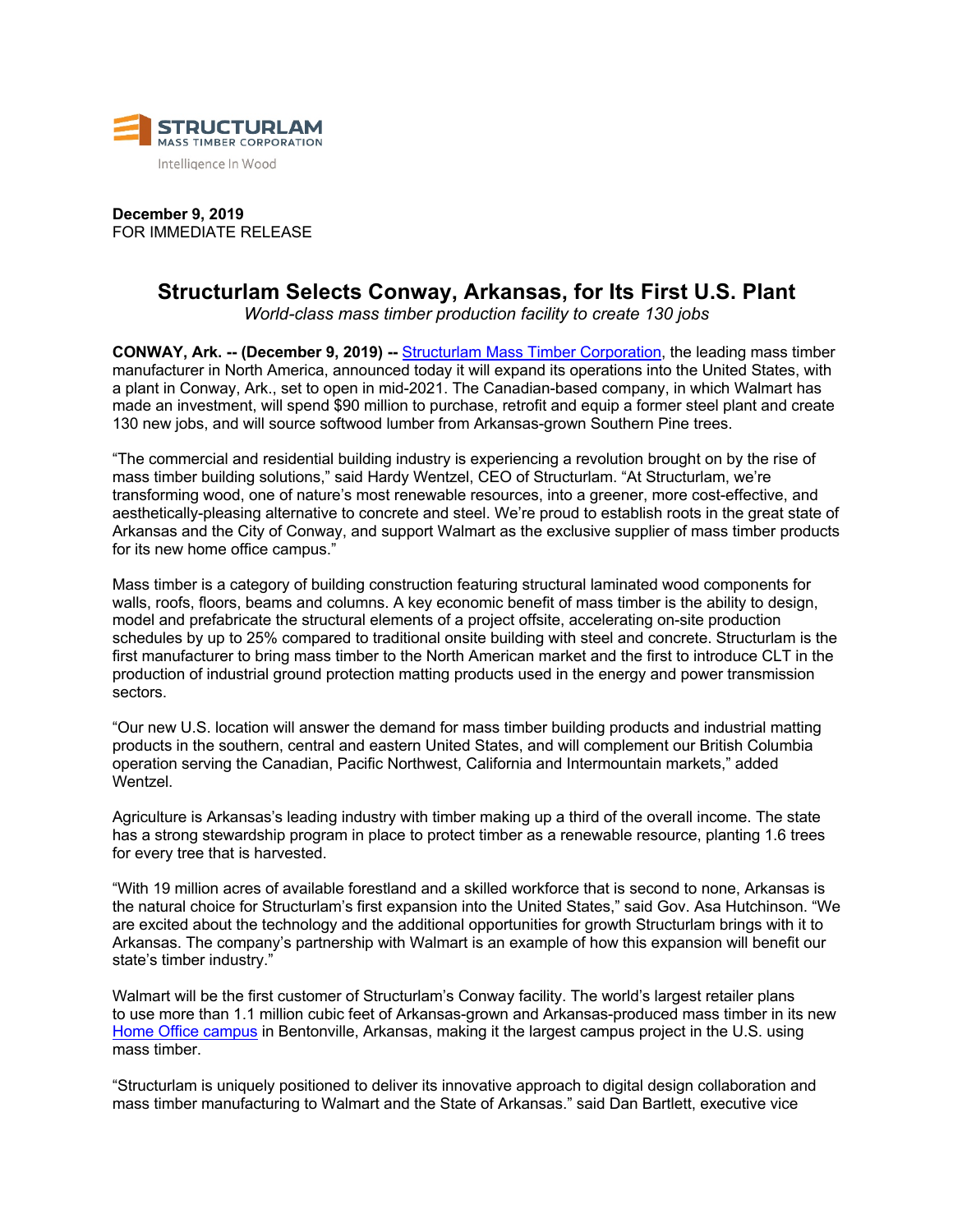president of Walmart Corporate Affairs. "With their help we are able to realize our goal of connecting our associates with nature and the beauty of Arkansas through our new Home Office project."

Structurlam selected Conway for its proximity to 19 million acres of sustainable forestland that covers more than half of the state's total land area. The new plant is located close to transportation corridors that reach large southern and eastern markets. Other considerations included a site-ready location and available workforce.

"Today's announcement is one of the most exciting in Conway's long manufacturing history," said Conway Mayor Bart Castleberry. "Structurlam is a perfect fit for our community. We're excited and honored to join their commitment to sustainability and innovation. This is a big win for the Conway workforce, the local economy, and the entire state of Arkansas."

### **Editor's notes:**

- Visual assets and background materials are available at https://www.structurlam.com/whatsnew/category/news/
- Press kit materials are available at https://www.structurlam.com/about/press-kit/

## **For Media Inquiries:**

- Kelliann Amico HMH Agency (for Structurlam) 503.705.6203 mobile or Kellianna@HMHagency.com - **U.S. media**
- Sasha Yeomans Talk Shop Media (for Structurlam) 604.690.3509 mobile or sasha@talkshopmedia.com - **Canada media**
- Jamie Gates Conway Chamber of Commerce, 501.514.3305 mobile or Jamie.gates@conwayarkansas.org
- Brandi Hinkle Director of Communications, Arkansas Economic Development Commission, 501.519.7382 mobile or bhinkle@arkansasedc.com

#### **About Structurlam Mass Timber Corporation**

Structurlam is the leading North American provider of mass timber solutions for construction and industrial markets in Canada and the U.S. Its structural laminated mass timber and industrial products include CrossLam® CLT cross-laminated panels, and GlulamPLUS® glue-laminated columns and beams. Structurlam is also the first producer in North America to introduce CLT in the production of industrial ground protection matting products. Structurlam's entire product line is built from North American sustainably harvested softwood lumber, ensuring consistent product and environmental standards. Structurlam collaborates with architects, engineers and industrial OEM customers to create fully integrated solutions that combine design, engineering, a customized project delivery experience. Established in 1962, Structurlam's world-class reputation is built on innovation, cost-efficiency and quality. Structurlam is based in Penticton, British Columbia and has mass timber production facilities in Penticton, Okanagan Falls, and Olivier, BC. For more information, visit structurlam.com.

#### **About the Arkansas Economic Development Commission**

The Arkansas Economic Development Commission (AEDC), a division of the Arkansas Department of Commerce, seeks to create economic opportunity by attracting higher-paying jobs, expanding and diversifying local economies in the state, increasing incomes and investment, and generating positive growth throughout The Natural State. Arkansas is a pro-business environment operating leaner, faster and more focused through a streamlined state government designed to act on corporate interests quickly and decisively. For more information, visit ArkansasEDC.com.

#### **About the Arkansas Department of Commerce**

The Arkansas Department of Commerce is the umbrella department for workforce and economic development drivers. Its divisions and regulatory boards include Division of Aeronautics, Waterways Commission, Wine Producers Council, Division of Workforce Services, Office of Skills Development, State Bank Department, Insurance Department, Securities Department, Economic Development Commission and Development Finance Authority. It was established July 2019 as part of Governor Asa